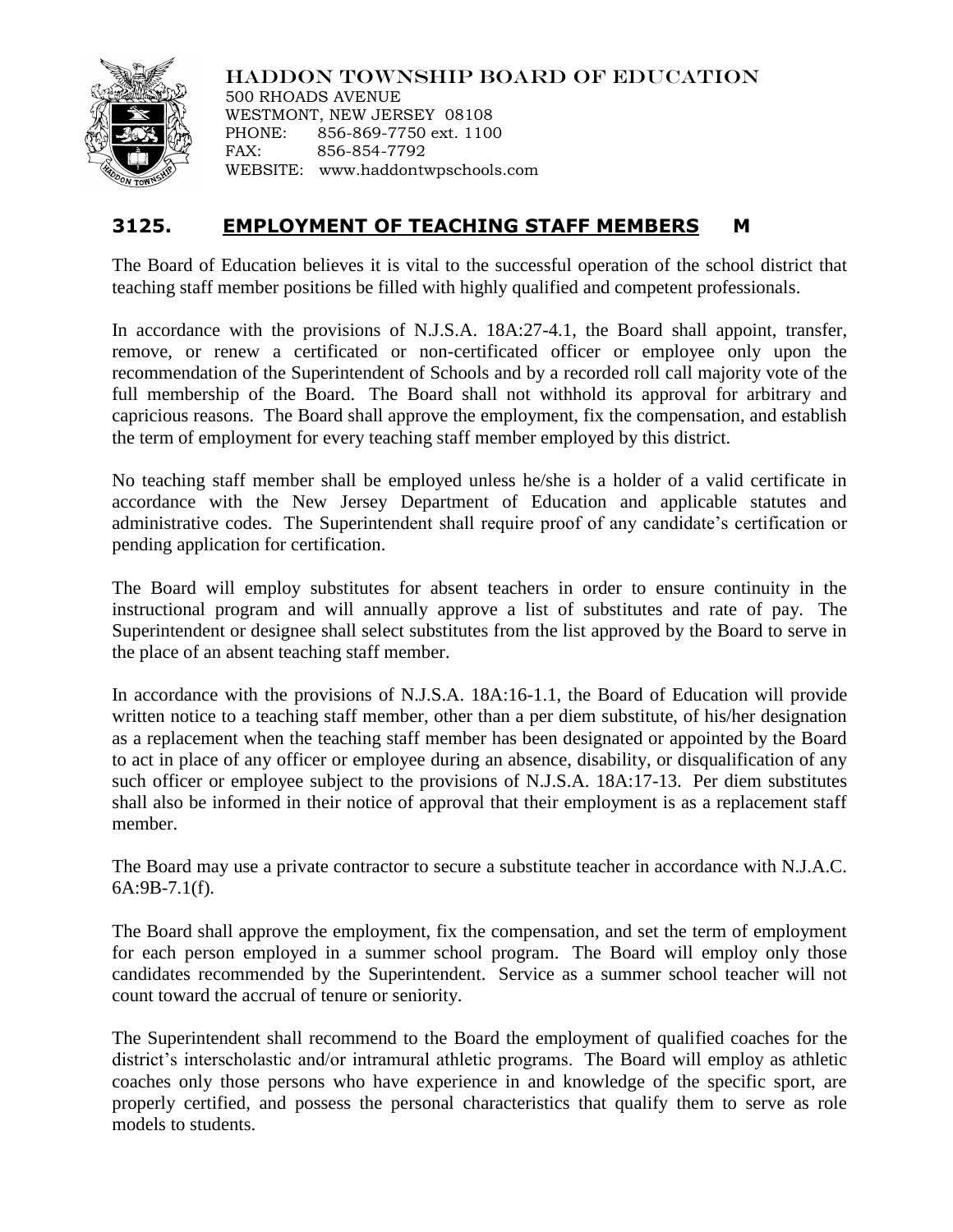In accordance with the provisions of N.J.A.C. 6A:9B-5.16(a), any teaching staff member in the employ of the Board of Education shall be permitted to organize public school students for purposes of coaching or for conducting games, events, or contests in physical education or athletics. The Superintendent may recommend to the Board the employment of a qualified candidate for an interscholastic athletic coaching position who is a holder of either a New Jersey teaching certificate or a substitute credential, pursuant to N.J.A.C. 6A:9B-5.16(b), to work in the interscholastic athletic program provided the position has been advertised. The twenty day limitation noted in N.J.A.C. 6A:9B-7.4(a) shall not apply to coaching situations.

An athletic coach employed by this district who is not a regular employee of this district shall be employed only for the duration of the specific sport season. He/She shall be paid the stipend and no out-of-district athletic coach shall be eligible for tenure or for employment benefits.

An athletic trainer shall possess an educational services certificate issued by the State Board of Examiners pursuant to N.J.S.A. 18A:26-2.4 and 18A:26-2.5.

The Board of Education shall not employ for pay or contract for the paid services of any teaching staff member or any other person serving in a position which involves regular contact with students unless the Board has first determined, consistent with the requirements and standards of N.J.S.A. 18A:6-7.1 et seq., that no criminal history record information exists on file in the Federal Bureau of Investigation, Identification Division, or the State Bureau of Identification which would disqualify the individual from being employed or utilized in such capacity or position.

An individual employed by the Board in any substitute capacity or position shall be required to undergo a criminal history record check in accordance with the provisions of N.J.S.A. 18A:6- 7.1b.

An individual, except as provided in N.J.S.A. 18A:6-7.1g, shall be permanently disqualified from employment or service in the school district if the criminal history record check reveals a record of conviction for any crime or offense as defined in N.J.S.A. 18A:6-7.1 et seq.

The Board or contracted service provider may employ an applicant on an emergent basis for a period not to exceed three months, pending completion of a criminal history record check if the Board or contracted service provider demonstrates to the Commissioner of Education that special circumstances exist which justify the emergent employment as prescribed in N.J.S.A. 18A:6-7.lc. In the event the criminal history record check is not completed for an emergent hired employee within three months, the Board or contracted service provider may petition the Commissioner for an extension of time, not to exceed two months, in order to retain the employee.

No criminal history record check shall be performed unless the applicant shall have furnished written consent to such a check. The applicant shall bear the cost for the criminal history record check, including all costs for administering and processing the check. The district will deny employment to an applicant if the applicant is required and refuses to submit to a criminal history record check.